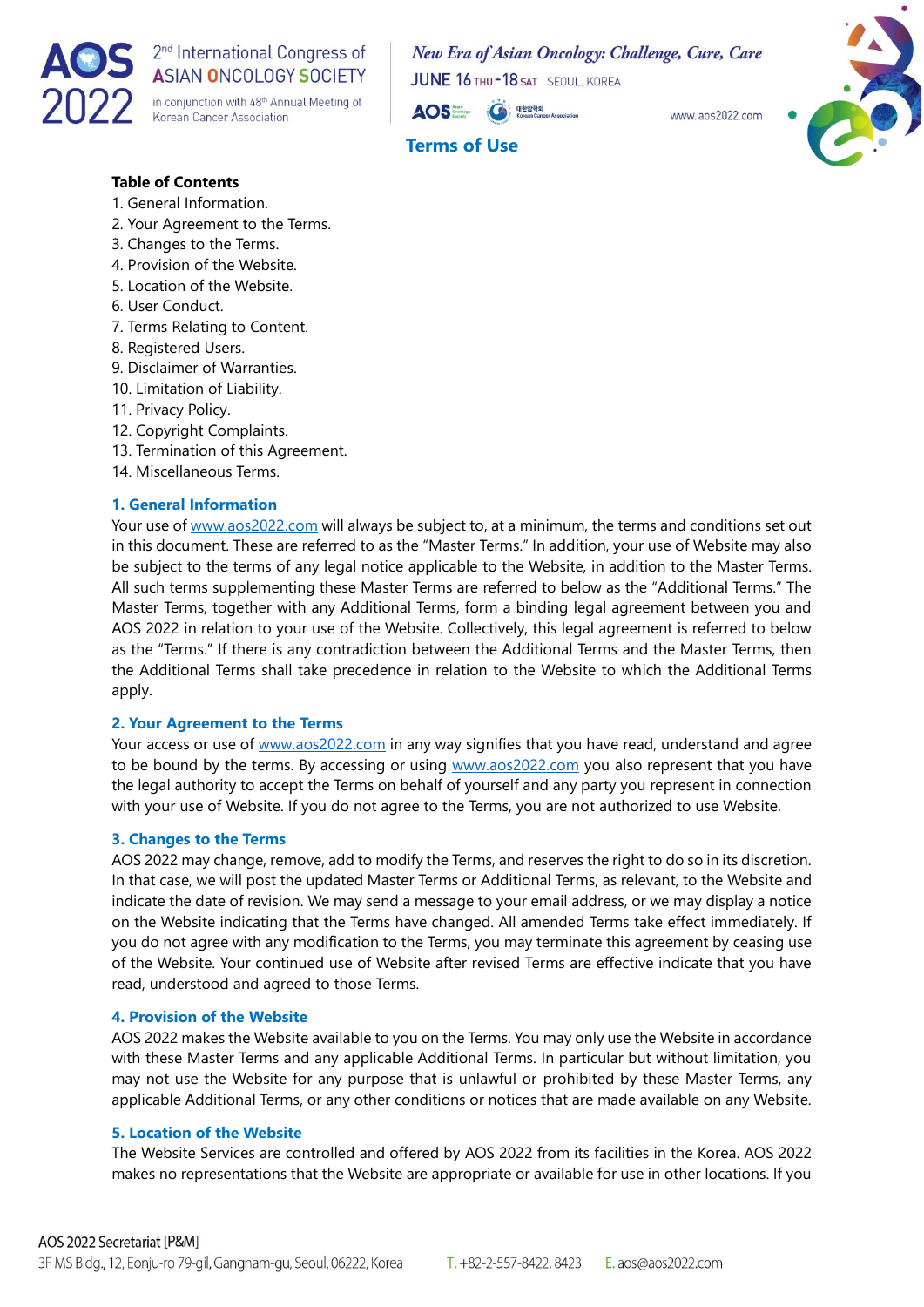

New Era of Asian Oncology: Challenge, Cure, Care **JUNE 16 THU-18 SAT SEQUI KOREA** 

**AOS** 대한암학회

www.ans $2022$  com



are accessing or using any Website from other jurisdictions, you do so at your own risk and you are responsible for compliance with local law.

# **6. User Conduct**

Users agree not to use the Website Services to:

·Post, use or transmit Content that you do not have the right to post or use, for example, under intellectual property, confidentiality, privacy or other applicable laws;

·Post, use or transmit unsolicited or unauthorized Content, including advertising or promotional materials, "junk mail," "spam," "chain letters," "pyramid schemes," or any other form of unsolicited or unwelcome solicitation or advertising;

·Post, use or transmit Content that contains software viruses or any other computer code, files or programs designed to interrupt, destroy or limit the functionality of any computer software or hardware or telecommunications equipment or otherwise interfere with or disrupt the Website Services or servers or networks connected to the Website, or that disobeys any requirements, procedures, policies or regulations of networks connected to the Website;

·Post or transmit Content that is harmful, offensive, obscene, abusive, invasive of privacy, defamatory, hateful or otherwise discriminatory, false and misleading, incites an illegal act, or is otherwise in breach of your obligations to any person or contrary to any applicable laws and regulations; ·Intimidate or harass another;

·Use or attempt to use another's account, service, or personal information;

·Remove, circumvent, disable, damage or otherwise interfere with any security-related features that enforce limitations on the use of the Website;

·Attempt to gain unauthorized access to the Website, other accounts, computer systems or networks connected to the Website, through hacking password mining or any other means or interfere or attempt to interfere with the proper working of the Website Services or any activities conducted through the Website Services;

·Use any means to bypass or ignore robot.txt, or other measures we use to restrict access or use of the Website Services;

·Impersonate another person or entity, or falsely state or otherwise misrepresent your affiliation with a person or entity; or

·Post or transmit any personally identifiable information about persons under 14 years of age, including without limitation in connection with the Website or the Services offered thereon.

# **7. Terms Relating to Content**

# **Responsibility for Content.**

You understand that all material, data and information, (collectively, "Content") which you may have access to through your use of the Website are the sole responsibility of the person from which such Content originated. This includes assertions that persons may make, expressly or impliedly, about the provenance and ownership of Content that they supply, upload, list and/or link to. You acknowledge that AOS 2022 does not make any representations or warranties about the accuracy, integrity or quality of the Content made available at the instigation of users of the Website. You understand that by using the Website, you may be exposed to Content that is offensive, indecent or objectionable. Under no circumstances is AOS 2022 liable in any way for any Content, including, but not limited to: any infringing Content, any errors or omissions in Content, or for any loss or damage of any kind incurred as a result of the use of any Content posted, transmitted to, linked to or otherwise accessible or made available via the Website Services.

# **Content You Provide.**

You may only submit Content to the Website. This means that you can only submit Content that you yourself create, that is in the public domain or that you have been expressly granted the right to submit consistent with the Terms. For the avoidance of doubt, Content that infringes the rights of any third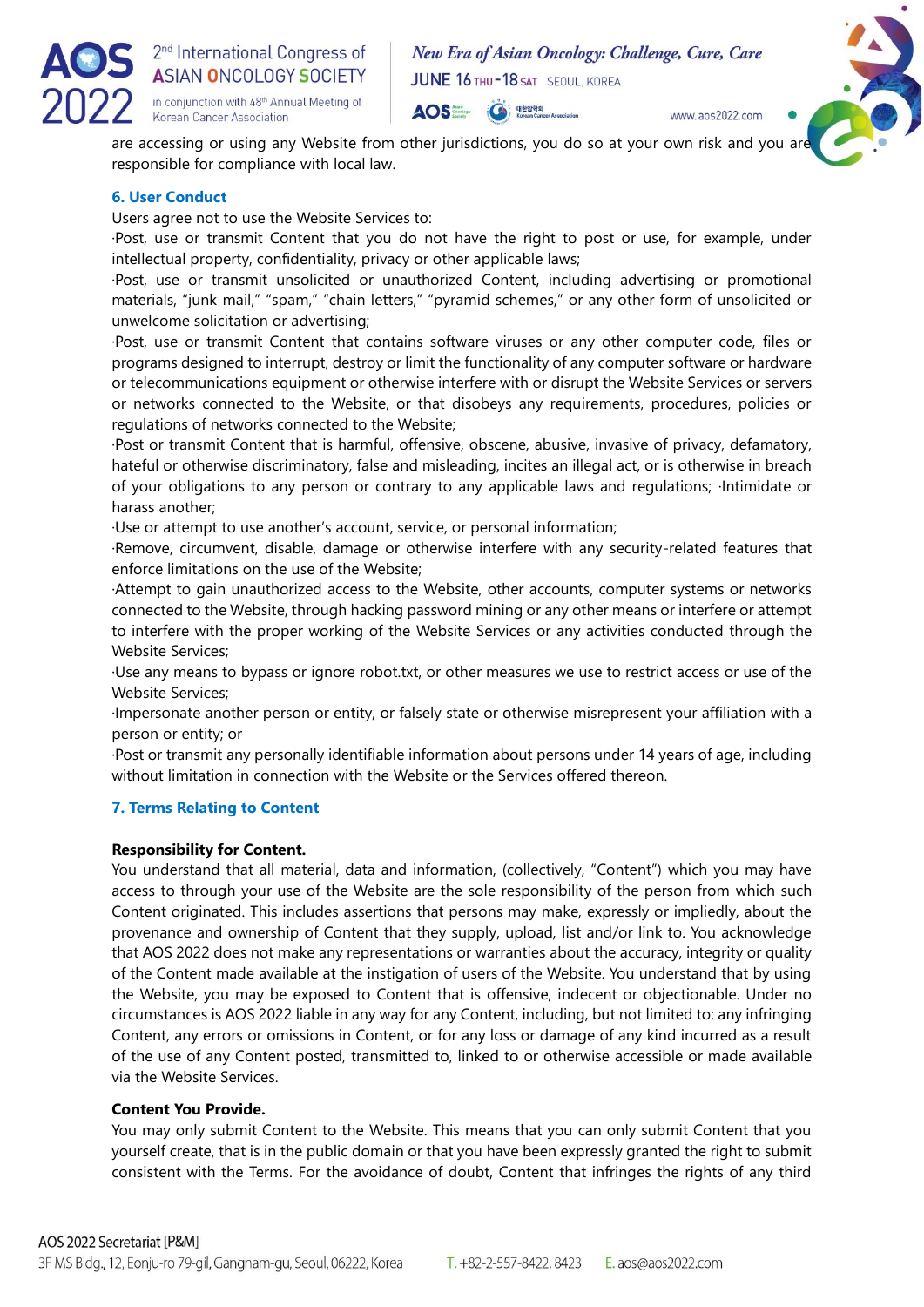

# 2<sup>nd</sup> International Congress of **ASIAN ONCOLOGY SOCIETY**

in conjunction with 48<sup>th</sup> Annual Meeting of Korean Cancer Association

New Era of Asian Oncology: Challenge, Cure, Care **JUNE 16 THU-18 SAT SEQUI KOREA** 



www.ans2022.com



party must not be submitted. You represent, warrant and agree that no Content of any kind submitted, posted or otherwise shared by you on or through any of the Website Services, violates or infringes upon the rights of any third party, including copyright, trademark, privacy, publicity or other personal or proprietary rights, or contains libelous, defamatory or otherwise unlawful material. Further, you represent, warrant and agree not to submit any personally identifiable information. AOS 2022 may review your submissions and may delete or remove without notice any Content in its sole discretion that AOS 2022 determines violates the Terms or that may be offensive, illegal, or that might violate the rights, harm or threaten the safety of others. AOS 2022 does not endorse or support any Content posted by you. You alone are responsible for creating backup copies and replacing any Content you post on the Website, and you authorize AOS 2022 to make copies of your Content as we deem necessary in order to facilitate the posting of your Content on the Website.

## **Use of Content on the Website.**

You represent and warrant to AOS 2022 that you will use any and all Content on our Website in accordance with the applicable license. By using the Website, you agree that you are solely responsible for your use of any and all Content made available thereon. You agree that you must evaluate, and bear all risks associated with, the use of any Content, including any reliance on the provenance, ownership, accuracy, completeness, or reliability of such Content. In this regard, you acknowledge that you may not rely on any Content made available on the Website without your own independent evaluation of that Content. AOS 2022 does not guarantee that Content made available on the Website does not infringe the rights of any third party.

## **8. Registered Users**

By registering for an account on the Website, you represent and warrant that you (1) are the age of majority in your jurisdiction or, (2) are over the age of 14 and have the express permission of a legal guardian to become a Registered User and use Services made available to Registered Users, and you further agree to abide by all of the terms and conditions of these Master Terms and any applicable Additional Terms. AOS 2022 reserves the right to modify or discontinue the accounts of Registered Users and related Services at any time. AOS 2022 disclaims any and all liability to Registered Users.

#### **Security.**

You agree to (a) provide accurate, current and complete information about you, if and as may be prompted by the registration process on the any of the Website, (b) maintain the security of your password and identification, (c) maintain and promptly update your registration information and any other information you provide, and to keep it accurate and complete to, among other things, allow us to contact you, and (d) be fully responsible for all use of your account and for any actions that take place using your account. You may not set up an account or membership on behalf of another individual or entity.

# **Termination and Inactivation of User Accounts.**

Your participation as a Registered User terminates automatically upon your breach of any of these Master Terms or applicable Additional Terms. In addition, AOS 2022 may, at any time: (a) modify, suspend or terminate the operation of or access to your user account for any reason; (b) modify or change Website and Services and any applicable Terms and policies governing your user account and related Website Services for any reason; and (c) interrupt user accounts and related Website Services for any reason, all as AOS 2022 deems appropriate in its discretion. Your access to your account, and use of the Website may be terminated by you or by AOS 2022 at any time and for any reason whatsoever, without notice.

In addition, AOS 2022 reserves the right to delete and purge any account and all Content associated therewith following any prolonged period of inactivity, all as may be determined by AOS 2022 in its complete discretion.